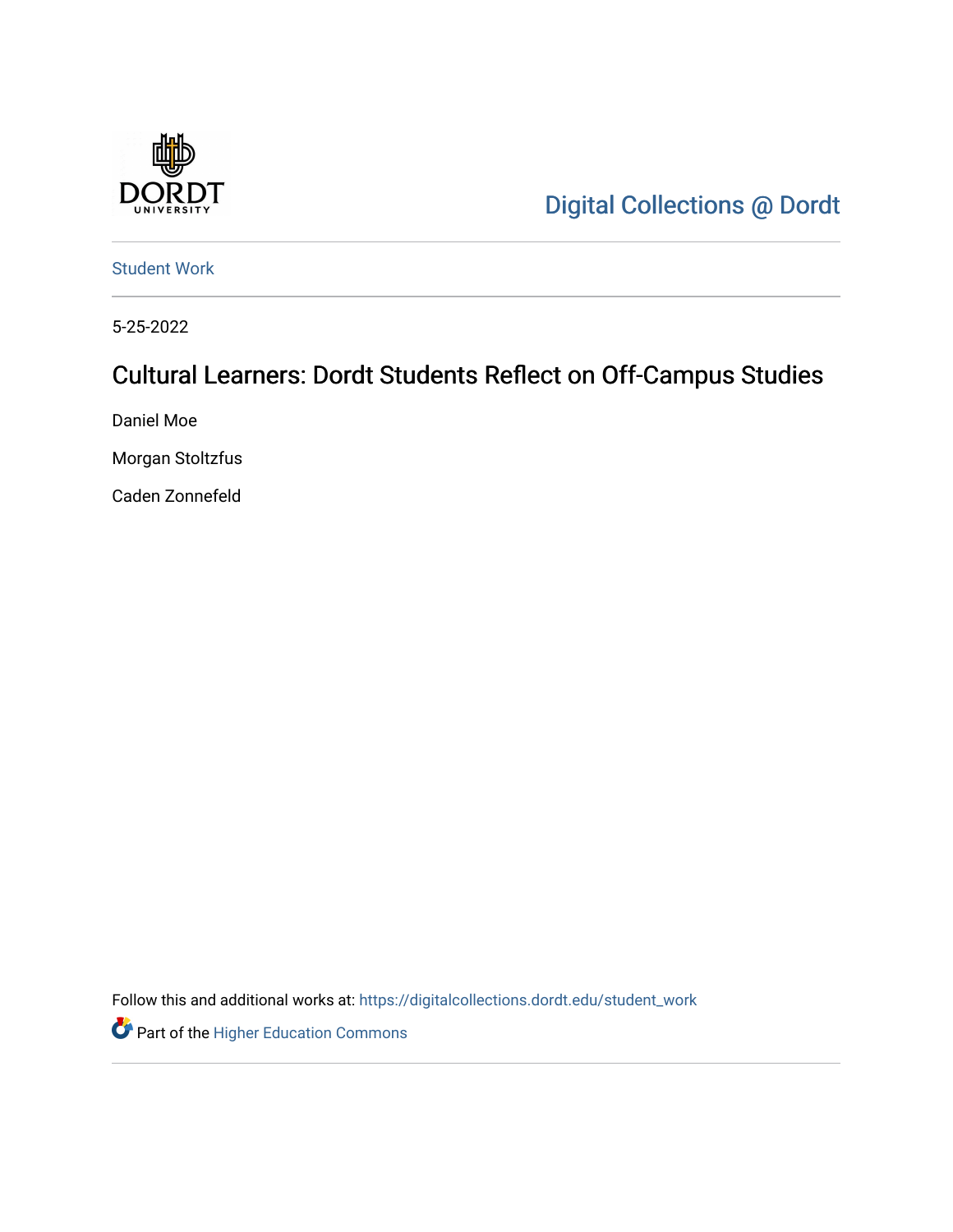# **Cultural Learners: Dordt Students Reflect on Off-Campus Studies**

**[Daniel Moe](https://inallthings.org/author/daniel-moe/)**

**[Morgan Stoltzfus](https://inallthings.org/author/morgan-stoltzfus/)**

**[Caden Zonnefeld](https://inallthings.org/author/caden-zonnefeld/)**

**May 25, 2022**

*This article is part of our ongoing series: Living with Intentionality. Our lives are a series of decisions of how best to love others, care for our creation, seek good, prevent harm, and glorify God. We will highlight these articles where fellow believers make very intentional choices that can expand our imagination for what the Christian life—and the life of the mind—can accomplish.*

#### **Daniel Moe—Oxford Semester**

In the spring of 2021, I had the incredible opportunity to study abroad at the University of Oxford in England through the Scholarship and Christianity in Oxford (SCIO) program. As soon as I began college, I knew that I wanted to fit a semester abroad into my degree plan, but I had no idea which program might be right for me. However, later in my freshman year, I was in England visiting family and decided to take a quick train ride to visit Oxford, and I absolutely fell in love with the city and the university's rich history and academic culture. After walking through the centuries-old libraries and cobblestone streets, I knew I wanted to come back and study at the same desks that generations of scientists, politicians, and theologians had sat at before me.

Looking back, my semester at Oxford has proved to be one of the most formational spiritual experiences of my life. First, the semester was a lesson in trusting God's providence. While I was flying over the Atlantic, the United Kingdom imposed a new national lockdown because of rising COVID-19 cases. So, when I landed in London, I had no idea what the semester might now look like, or if I would even be allowed to remain in the country. Even after learning I would be able to stay, living in another country (especially during a pandemic) involved daily moments of uncertainty, even about mundane things like navigating confusing, winding streets while biking on the left side of the road. However, the uncertainty and occasional discomfort from living in a different country led me to trust in God's providence more than ever. That perspective ultimately left me with an incredible sense of peace about uncontrollable circumstances and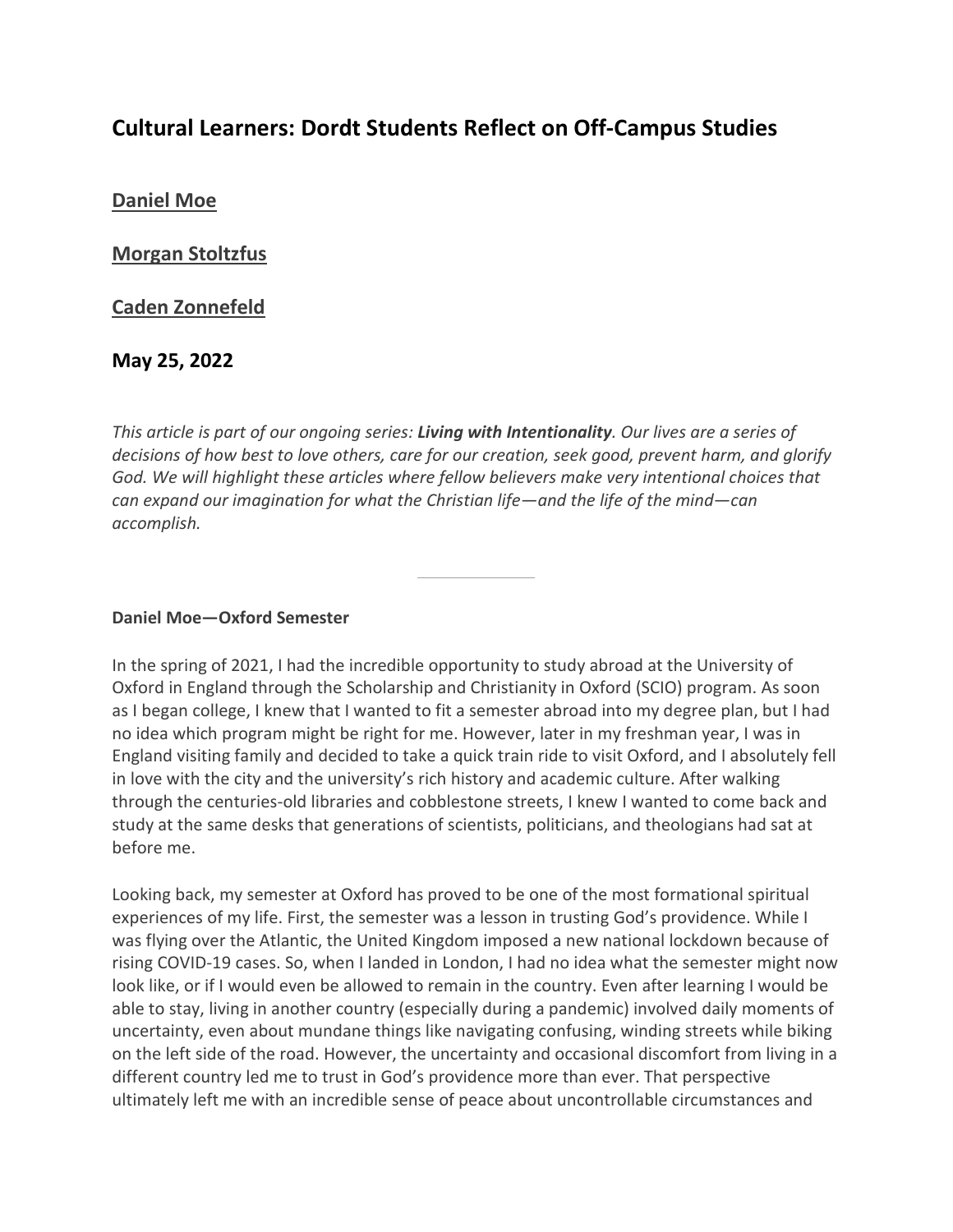enabled me to better see God at work in the "ordinary" moments of life, which is a perspective that has continued to bless me since returning to the U.S.

Studying abroad also led to a renewed investment in personal spiritual disciplines. Being a student at Oxford challenged me to learn in an entirely new way by relying exclusively on primary research literature, spending countless hours researching and writing weekly essays, and defending my work during one-on-one tutorials with my professors. Thie new pedagogy was challenging and sometimes overwhelming. Thus, I found a renewed investment in spiritual disciplines to maintain my energy and focus. Even when I felt busier than I had ever been before, I found I needed to spend more time in prayer, studying Scripture, and doing devotions to gain the strength and energy for my studies each day. Likewise, without the same extracurriculars and opportunities to find the rest that I had back on Dordt's campus, I found new ways to rejuvenate while abroad. Specifically, I took time to slow down, get away from my studies, and enjoy God's creation by biking through the English cities and countryside, as well as having thoughtful discussions with my peers long into the night. These intentional habits developed through my study abroad experience have only continued to draw me closer to God and those around me ever since.

## **Morgan Stoltzfus—Chicago Semester**

Initially, I had chosen the N-SPICE study abroad program in the Netherlands. It's been on my bucket list to study abroad, and I was excited to experience a different culture, to live with a host family, and to grow my faith in a completely different culture. I was packed, ready to go, and in line for my pre-flight COVID test, when I received an email informing me that the program was canceled due to the resurgence of COVID.

I was devastated. I planned on returning to Dordt, but then I caught wind of an opening in the Chicago Semester program. I remember that it sounded like an incredible opportunity to grow my career skills and learn in a different environment through an internship. I jumped at the chance, and three days later I was moving into a small studio apartment in the heart of downtown Chicago.

Looking back, it's a little insane to me how quickly and effortlessly everything fell into place. For me, it's evidence that God's hand was at work through it all. The chaos of it, from start to finish, strengthened my trust in Him and gave me peace knowing that His plan is ultimately better than any I could've come up with.

During my time in Chicago, I was able to witness the church in action in ways I had never seen before. There's brokenness everywhere, but in Chicago it was difficult to ignore, as racial inequality and poverty were so apparent everywhere I looked. It left me both heartbroken and desperate for change as I witnessed it daily. In the midst of it all, I found hope in seeing churches pouring everything they had into aiding communities affected most by these issues— Churches that looked beyond the four walls of their building, and sought ways to serve, grow,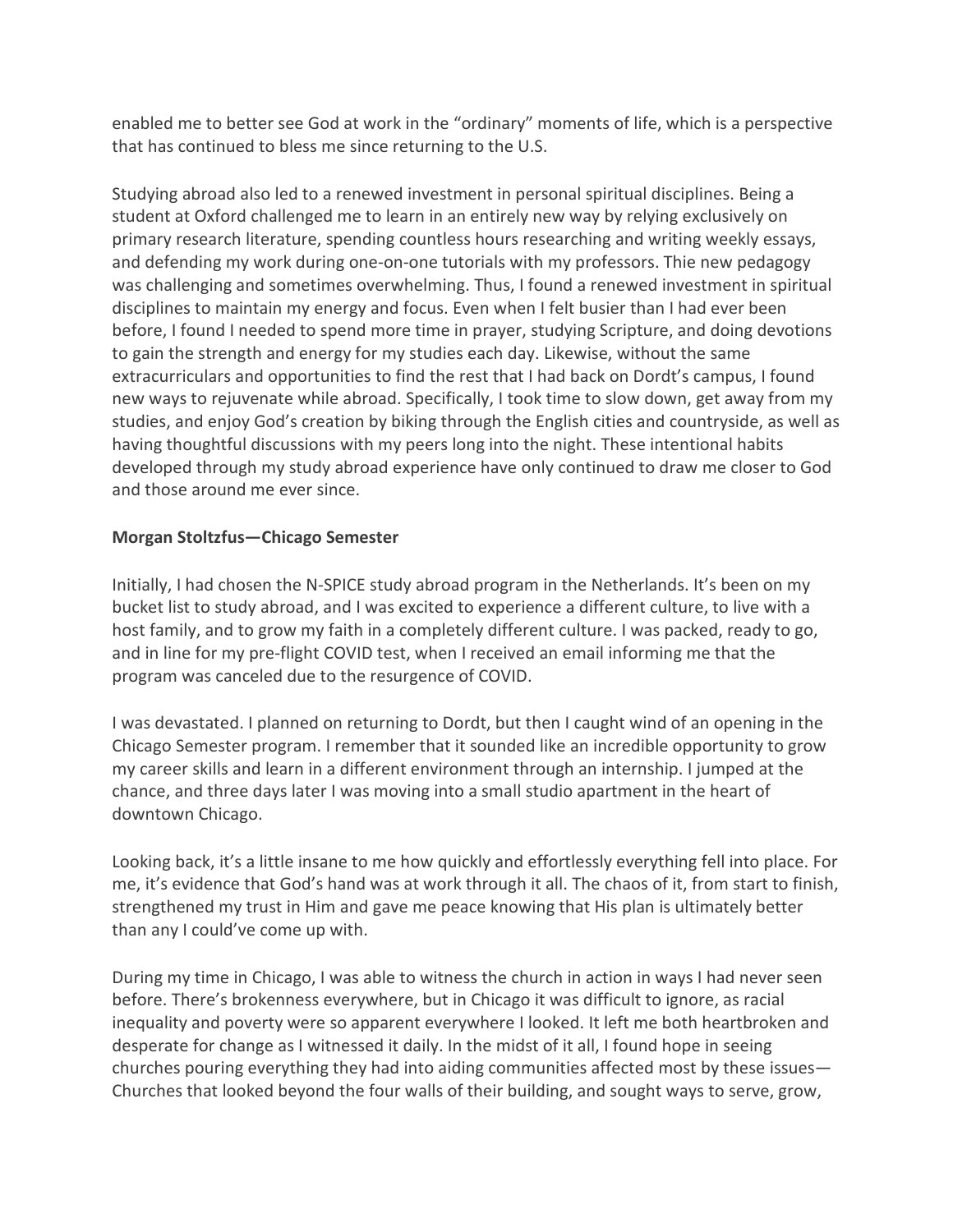and heal the brokenness and injustice of the broader community. It strengthened and encouraged my faith to witness fellow believers taking the call to love their neighbors with an urgency and conviction. Even more so, it was inspiring to see the incredible changes in some of these communities when the church takes such an active role in being the hands and feet of Jesus.

In retrospect, I can say with full honesty that I'm so glad I ended up in Chicago instead of the Netherlands. While I'm sure Europe would have been incredible in its own way, being in Chicago was a reminder for me that we don't necessarily need to be crossing borders to serve a broken world. There's so much we can do as the Church in our own communities to love and serve our neighbors. My faith is stronger now, knowing that God is working through so many Churches and believers to bring healing, justice, and growth to broken communities.

## **Caden Zonnefeld—Oxford Semester**

I applied to Oxford with the intent of sharpening my capacity as a cultural learner. I have come to believe that a fundamental misunderstanding of the other—whoever that may be contributes to many of the difficulties our world faces today. I grapple with this disconnect when I fail to recognize the cultural and experiential influences that shape the deepest desires of my neighbor. Often it feels as if I am speaking another language; thankfully, while this may seem like a cause for despair, hope is not lost. Learning about another's culture takes a step in the direction of mutual understanding and ultimately wholeness.

Filled with the excitement of possibility and aspiration of improving as a cultural learner, Oxford term began. The enthusiasm of beginning anew soon wore off and I was confronted with the reality of grief. Amid an environment punctuated by new people, places, culture, and weather, I was forced to reckon with past grief in a unique and poignant way. In a place where I had hoped, even expected, for my faith to be nurtured, God felt distant, and I felt despair. I lamented the slowness and difficulty of growing as a cultural learner. Bereft of the guise of a self-sufficient faith, I longed for change.

As I experienced the difficulty of God's silence, a fellow cohort member invited me to an evening service at Trinity Church. The longing of my soul was met during that time of worship, as I heard the Gospel clearly despite the disappointment I felt. I had been missing the work of God before my eyes as I struggled to understand faith beyond the scope of the Dutch Reformed tradition that I call home. In the following weeks I continued to attend Trinity and was impressed by their commitment to fellowship and enjoyment of being part of a church. The friendly faces that became my temporary church home also became a source of hope. This hope manifested into an appreciation for the catholicity of the global church that affirms Jesus Christ as Lord.

Though my experience studying away at Oxford was animated with growth as a cultural learner, memorable experiences, challenging conversations, and new perspectives, I left most grateful